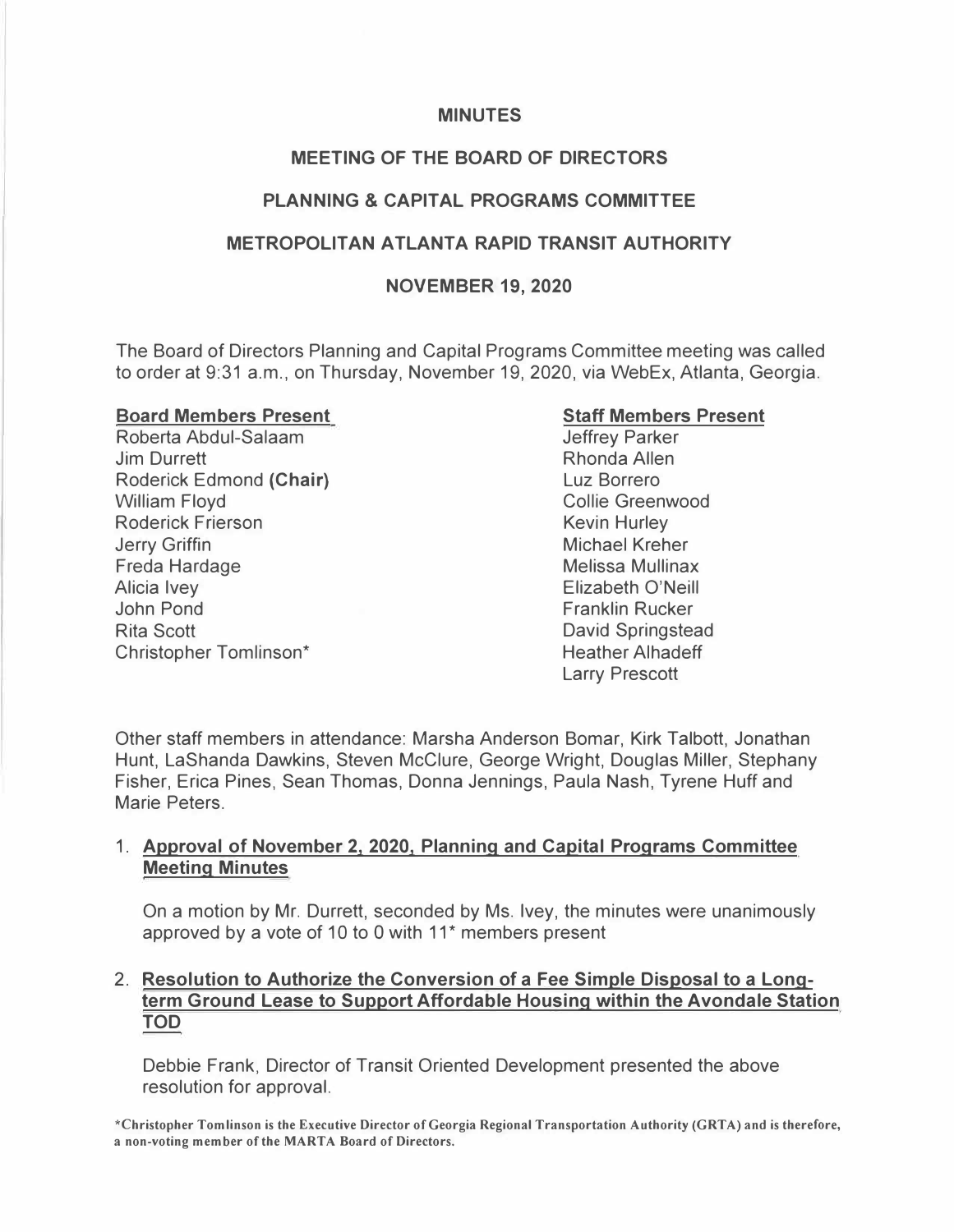- There are five  $(5)$  components to this development phase one  $(1)$  and two  $(2)$ , phase 1B, phase three  $(3)$ , phase four  $(4)$  and parking deck
- Phase one (1) and Phase 1B are completed
- The development will include:
	- o Affordable senior housing
	- o Market apartment
	- o Office/retail space
	- o Shared parking deck
- MARTA met with the city of Decatur's Mayor, Planning Manager, and Development Director about the proposed modification
- The city of Decatur supports the above modifications as MARTA continues to support affordable housing initiatives

On a motion by Mr. Durrett, seconded by Mr. Griffin, the resolution was unanimously approved by a vote of 10 to 0 with 11<sup>\*</sup> members present.

#### 3. **Resolution Authorizing the Award of a Single Source Contract for the Motorola Radio System**

Franklin Rucker, Chief of Capital Programs, Expansion, and Innovations presented the above resolution for approval.

- Status of radio system
	- o The current technology is outdated with limited or no technical support
	- o The radio system is critical to MARTA's operations
	- o Noticeable challenges:
		- No electronic board replacements
		- No expansion or capacity for additions
		- No anti-virus support or operating system patch support
		- No network monitoring capability
- Proposed scope to upgrade the system
	- o Upgrades software and equipment to P25 platform
	- o New Equipment handheld radios and support consoles
	- o Expansion two new towers and equipment for the P25 radio system to provide coverage for police, bus, and rail operations in Fulton, DeKalb, and Clayton Counties
- Proposed cost to upgrade the system
	- o The anticipated cost for this initiative is \$30M
	- o Projected duration is three (3) years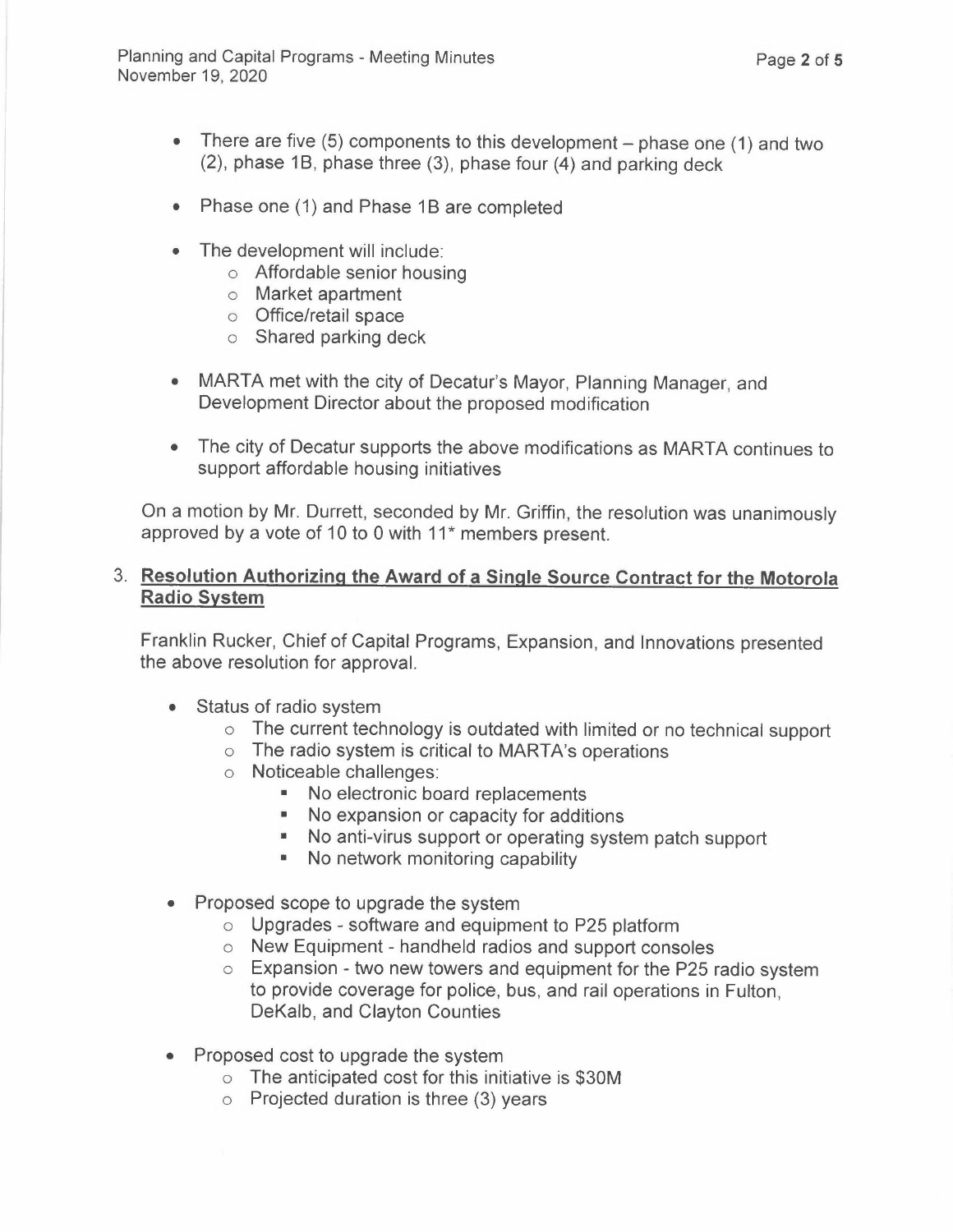- o System upgrade is funded with local capital funds included in the current fiscal year budget
- o MARTA will request Motorola to perform due diligence to achieve an excellent DBE participation
- Justification for single source award
	- o Other P25 systems are available, but vendor components limit the use of all features and options with other systems
	- o The Motorola system is used extensively by county responders (fire and police), creating greater coordination and information sharing with MARTA.
	- o City of Atlanta, Dekalb County, Fulton County, and Clayton County, as well as public service agencies within their confines, use the Motorola P25 system
	- o MARTA's communication network is based on a Motorola infrastructure that is used extensively by all central departments and functions
	- o Phased upgrade of the P25 system minimizes operational impact to MARTA

On a motion by Mr. Durrett, seconded by Mr. Pond, the resolution was unanimously approved by a vote of 10 to 0 with 11<sup>\*</sup> members present.

## 4. **Resolution Authorizing the Award of Indefinite Quantity Construction Contract**

Sean Thomas, Manager of Buildings Support and Maintenance presented the above resolution for approval

- Indefinite Quantity Construction Contract (IQCC) Overview
	- o Execute smaller, medium priority projects as an option for repair, alteration, modernization, rehabilitation, or complete minor construction projects
	- o Allows MARTA to package several individual projects into one procurement for a single bid
	- o Saves time and money
	- o Provides transparency and auditability
	- o Reduces backlog of smaller refurbishment contracts
- Why IQCC Works for MARTA timely procurement, reduced risk, volume execution, responsiveness & quality, and performance management
- Solicitation Process for Subcontractors
	- o Options Available: three (3) 1-year options
	- o DBE Goal of 25% established for contract
	- o Contract(s) being awarded to multiple vendors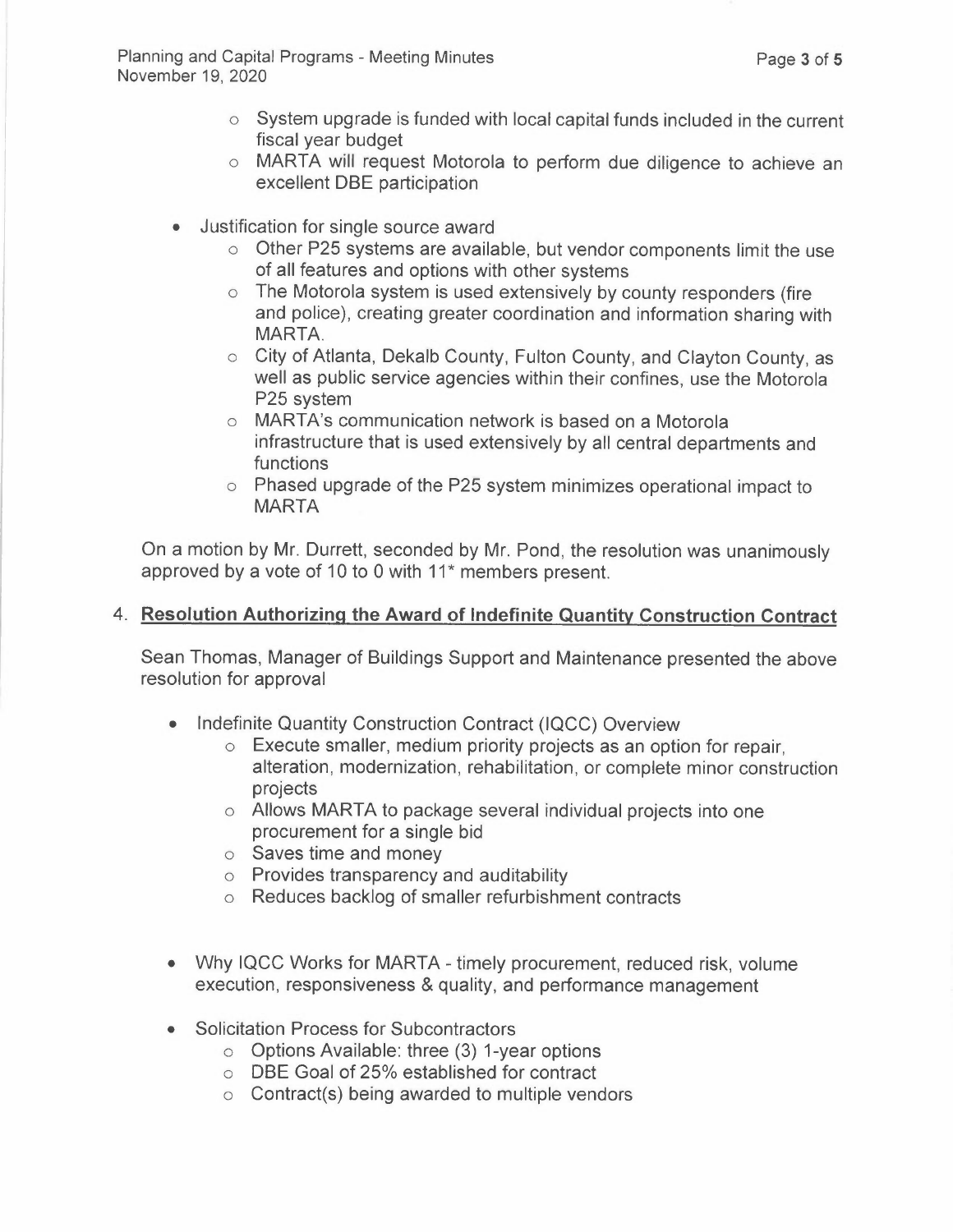o Multiple vendors are DBE certified

On a motion by Mrs. Hardage, seconded by Mr. Durrett, the resolution was unanimously approved by a vote of 10 to 0 with 11<sup>\*</sup> members present.

### 5. **Briefing - December 2020 Service Adjustments**

The Board received an update on the following:

- Route 178 Empire Blvd/Southside Ind Park
	- o Eliminated duplicate service due to overabundance of services
	- o Improved on-time performance

### 6. **Briefing - Quarterly: Progressing the Plan**

The Board received an update on the following:

- Project award the Construction Management Association of America recognized the CNG fueling facility project for outstanding work.
- $\bullet$  Key projects active
	- $\circ$  Projects that are in the planning stage streetcar east extension, North Ave BRT, Clifton corridor, and Clayton multipurpose facility
	- $\circ$  Projects in the design stage Summerhill/Capital Ave BRT, Five Points transformation
	- $\circ$  Projects in the construction stage track renovation IV, elevators, escalators, and tunnel ventilation
- Lessons learned and progress
	- o Prioritize state of good repair funding
	- o Develop a fiscally constrained expansion program and communicate to external stakeholders
- Standing up the CPMO
	- o Functional alignment of the capital program
	- o Governance oversight
	- o Processes and Procedures
	- o Business Processes
	- $\circ$  Data management system infrastructure
	- o Reports key performance indicators
	- o Training

## 7. **Other Matters**

None